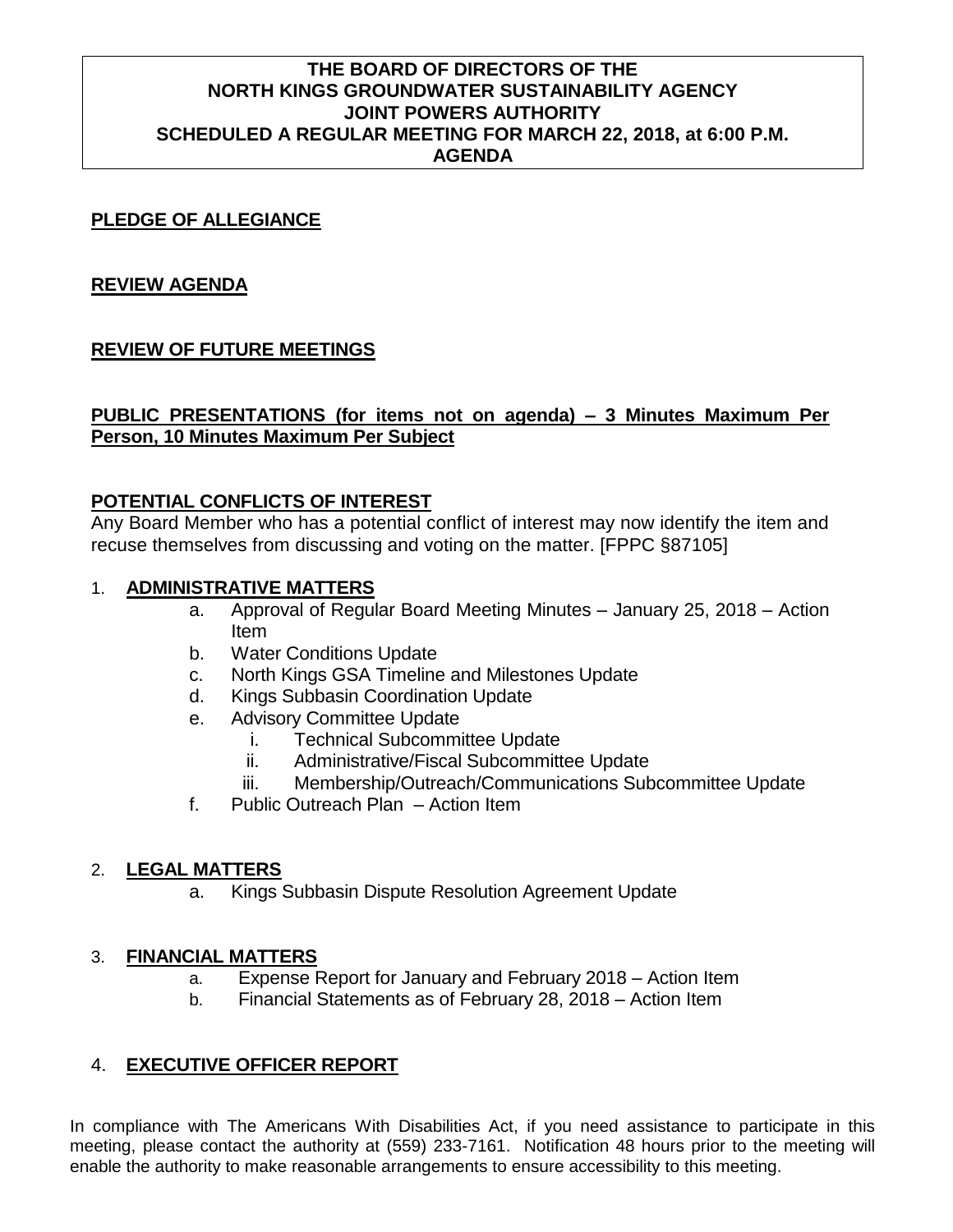# **THE BOARD OF DIRECTORS OF THE NORTH KINGS GROUNDWATER SUSTAINABILITY AGENCY JOINT POWERS AUTHORITY SCHEDULED A REGULAR MEETING FOR MARCH 22, 2018, at 6:00 P.M. AGENDA**

#### 5. **DIRECTORS REPORT**

#### 6. **ADJOURNMENT**

Note: This agenda is posted pursuant to the provisions of the Government Code commencing at Section 54950. The date of this posting is March 19, 2018. Posting locations are: 1) Fresno Irrigation District Office; 2) FID Website; and 3) Notice Box located in front of 2907 S Maple Avenue – Fresno, CA (24 hour access available on District website and in the mailbox in front of building).

"In accordance with California Government Code Section 54957.5, any writing or document that is a public record, relates to an open session agenda item and is distributed less than 72 hours prior to a regular meeting, will be made available for public inspection in the District offices during normal business hours. If, however, the document is not distributed until the regular meeting to which it relates, then the document or writing will be made available to the public at the location of the meeting."

In compliance with The Americans With Disabilities Act, if you need assistance to participate in this meeting, please contact the authority at (559) 233-7161. Notification 48 hours prior to the meeting will enable the authority to make reasonable arrangements to ensure accessibility to this meeting.